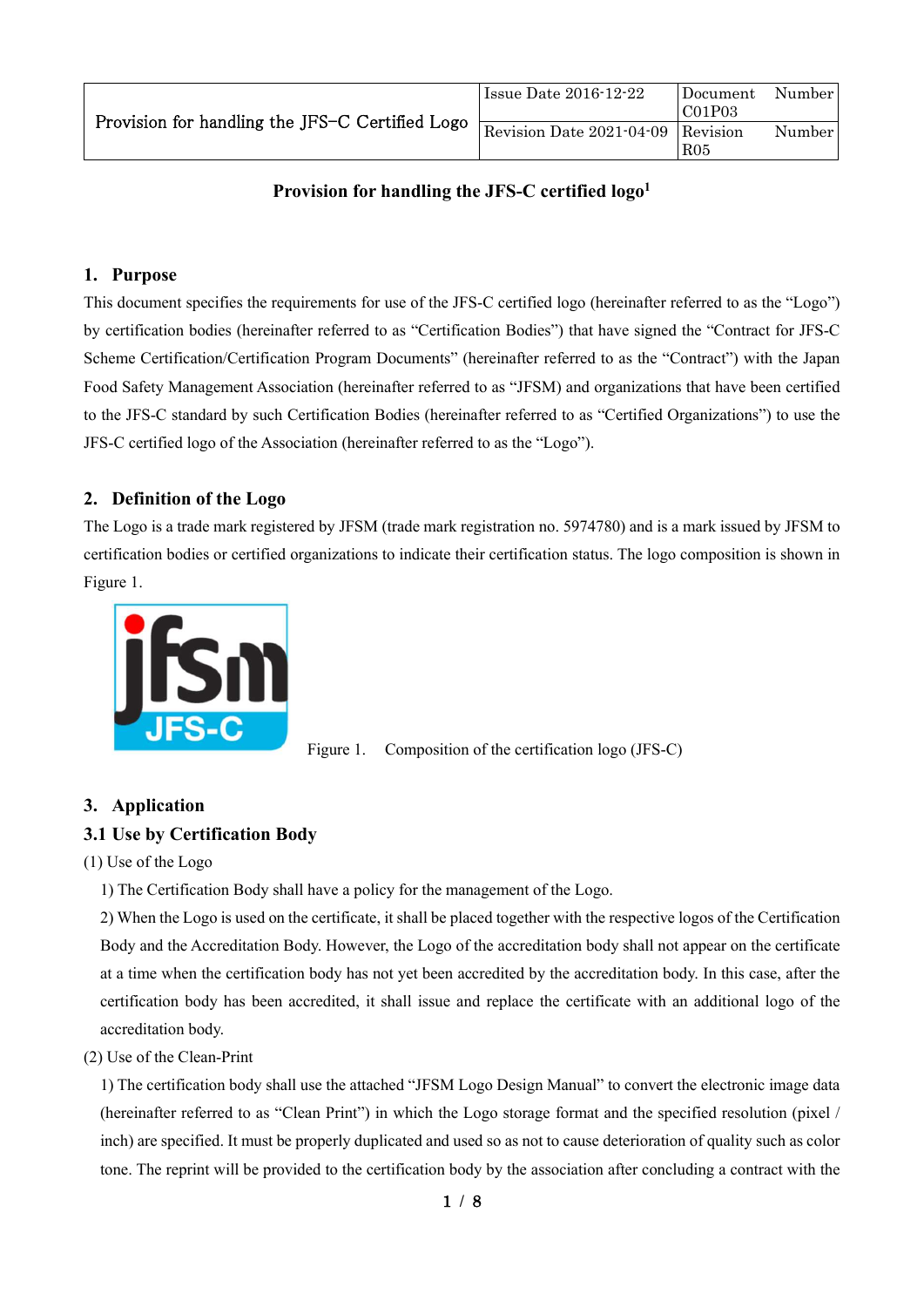| Provision for handling the JFS-C Certified Logo | Issue Date 2016-12-22               | Document        | Number |
|-------------------------------------------------|-------------------------------------|-----------------|--------|
|                                                 |                                     | C01P03          |        |
|                                                 | Revision Date $2021-04-09$ Revision |                 | Number |
|                                                 |                                     | R <sub>05</sub> |        |

association.

- (3) Management of Clean-Print
	- 1) The Certification Body shall properly manage the Clean-Print provided by JFSM.
	- 2) If the Certification Body provides copies of the printing plates to a third party, it shall require the recipient to take proper care of the printing plates.
- (4) Period of the Logo usage

The Certification Body can use the Logo for the period of validity of the contract with JFSM.

(5) Action against violations

In the event of a breach of the requirements of this document by the Certification Body, JFSM will take appropriate action, such as requiring corrective action, withdrawing the license to use the Logo, publicizing the breach, or taking legal action.

## **3.2 Use Certified Organizations**

(1) Requirements for Certified Body

The Certification Body shall require the Certified Organization to comply with the following in the form of a binding agreement

1) Use of the Logo

- a) When using the Logo, the certification body shall include the Certification Body's logo.
- b) The Certified Organization shall comply with these rules and the annex "JFSM Logo Design Manual", and shall take great care not to use the Logo in a manner contrary to the purpose of certification.
- c) The Certified Organization shall not perform any act that may damage the credibility or image of JFSM and JFS standards.
- d) If black and white is unavoidable on business cards, etc., the designated colours for black and white printing as described in the Annex "JFSM Logo Design Manual" shall be used.
- e) If the Certification Body discovers that a third party has infringed, or is about to infringe, the trademark rights or other rights of the Logo, the Certification Body must immediately notify the JFSM.
- f) When used, the registration number issued by JFSM shall be indicated at the bottom of the mark.
- 2) Use and management of Clean-Print

The Certified Organization as well as the Certification Body shall use and manage the Clean-Print in accordance with  $3.1(2)$  and  $(3)$ .

3) Scope of the Logo use

a) The Certified Organization shall not use the Logo in such a way that it may mislead third parties as to the scope of certification.

(Example)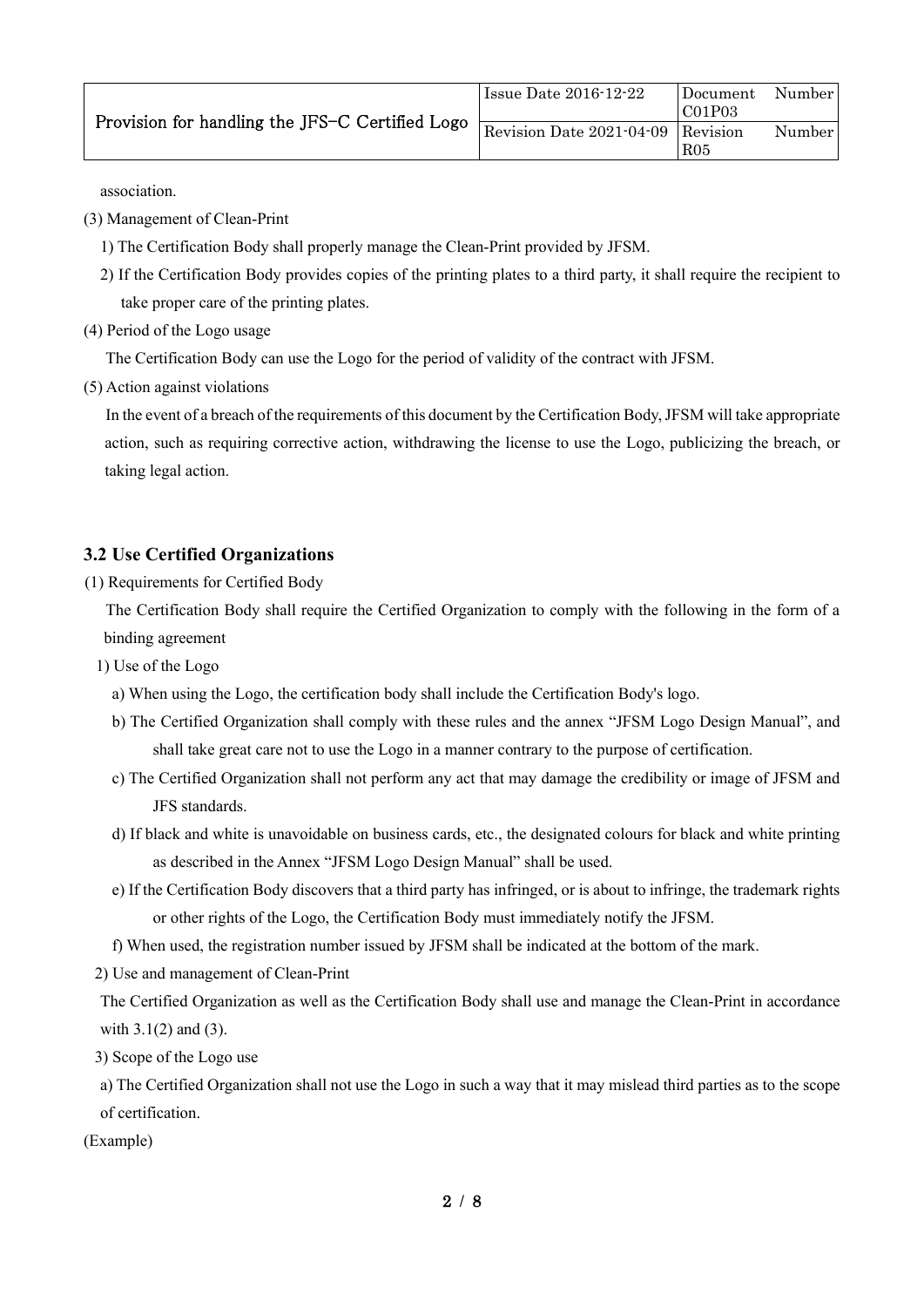| Provision for handling the JFS-C Certified Logo | Issue Date 2016-12-22             | Document | Number |
|-------------------------------------------------|-----------------------------------|----------|--------|
|                                                 |                                   | C01P03   |        |
|                                                 | Revision Date 2021-04-09 Revision |          | Number |
|                                                 |                                   | R05      |        |

・Use of the Logo for manufacturing processes that are not part of the scope of certification

・Use of the Logo by employees working at a manufacturing site different from the scope of certification.

b) The Certified Organization may use the Logo on promotional materials, envelopes, business cards and other printed material, websites, etc., in accordance with the Annex "JFSM Logo Design Manual". The Logo may not be used on the product itself.

4) Period of the Logo usage

A certified organization may only use the Logo for the period of validity of its certification under the JFS-C standard (from the date of certification to the date of withdrawal or withdrawal of certification).

5) Dispute resolution

The Certification Body shall bear the costs of any disputes, appeals or litigation with third parties in relation to the use of the logo (including legal fees and costs of litigation).

6) Compensation for damage

If a Certified Organization causes damage to a third party as a result of the use of its logo, the Certified Organization will be responsible for the damage and the Association will not be liable for any compensation.

7) Reporting

The Certified Organization shall report on the actual use of the logo and submit printed materials etc. with the logo if requested by JFSM.

(2) Prohibitions

A Certified Organization shall not use the Logo in any way that

1) Use contrary to the requirements set out in 3.2(1) and the Annex "JFSM Logo Design Manual".

- 2) Any other use contrary to the law or public order and morals.
- (3) Action for breaches

If a Certified Organization makes a use falling under 3.2(2), the JFSM shall take the following measures as necessary

- 1) Request for improvement for corrective action
- 2) Warning
- 3) Withdrawal of the license to use the Logo
- 4) Publication of the name of the Certified Organization
- 5) Legal action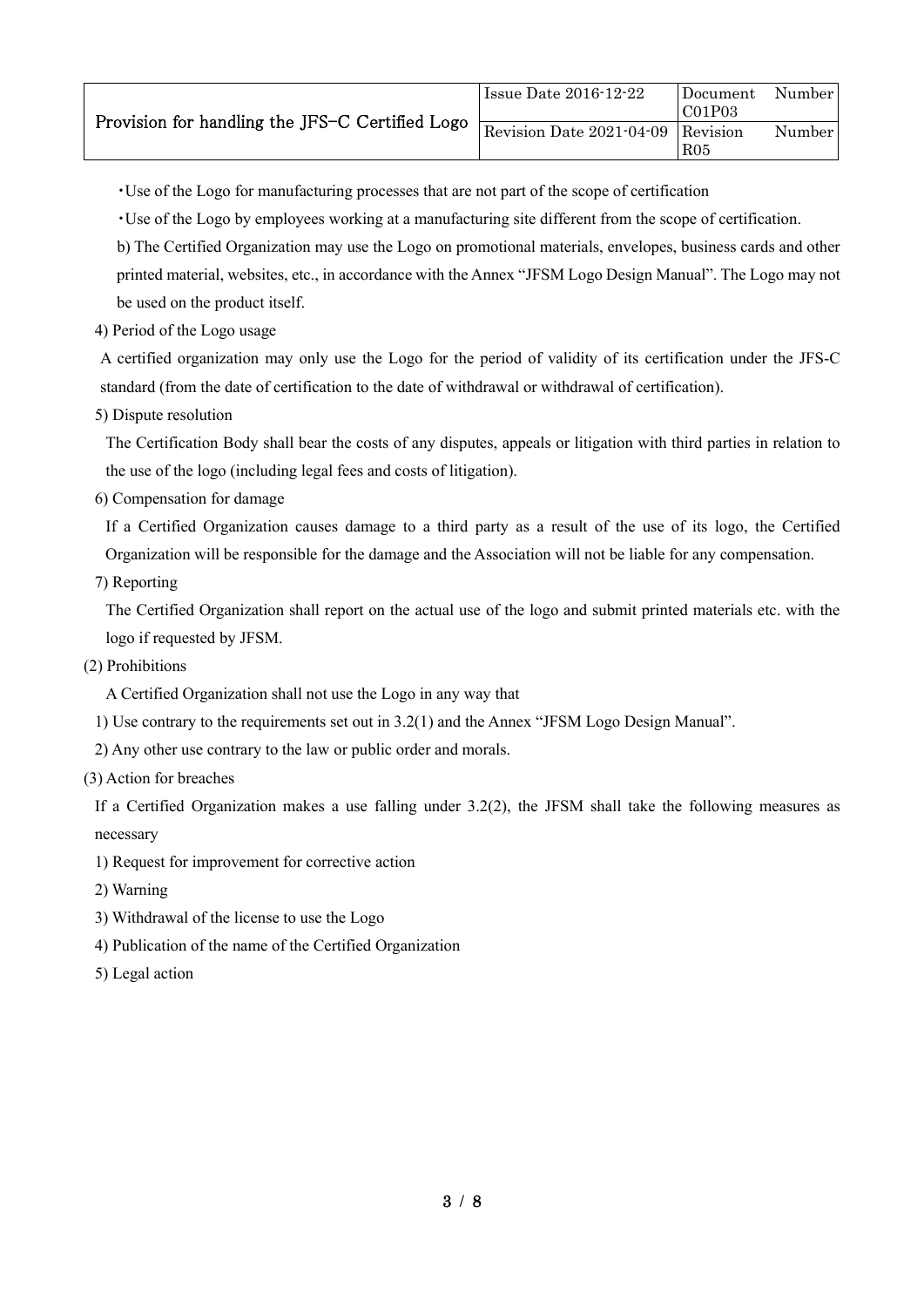| Provision for handling the JFS-C Certified Logo | Issue Date 2016-12-22             | Document<br>CO1P03 | Number |
|-------------------------------------------------|-----------------------------------|--------------------|--------|
|                                                 | Revision Date 2021-04-09 Revision | R05                | Number |

| Version         | Issue Date | <b>Revision History</b>                                           |
|-----------------|------------|-------------------------------------------------------------------|
|                 | 2016-12-22 | First edition                                                     |
| R <sub>01</sub> | 2017-10-17 |                                                                   |
| R <sub>02</sub> | 2017-9-15  |                                                                   |
| R <sub>03</sub> | 2017-11-21 |                                                                   |
| R <sub>04</sub> | 2018-10-16 |                                                                   |
| R <sub>05</sub> | 2021-03-00 | Reviewed in line with the revision of the certification programme |
|                 |            | document Version 3.0                                              |

1 Disclaimer: This translated document is provided for information purposes only. In the event of a difference of interpretation or a dispute, the original Japanese version of this document is binding.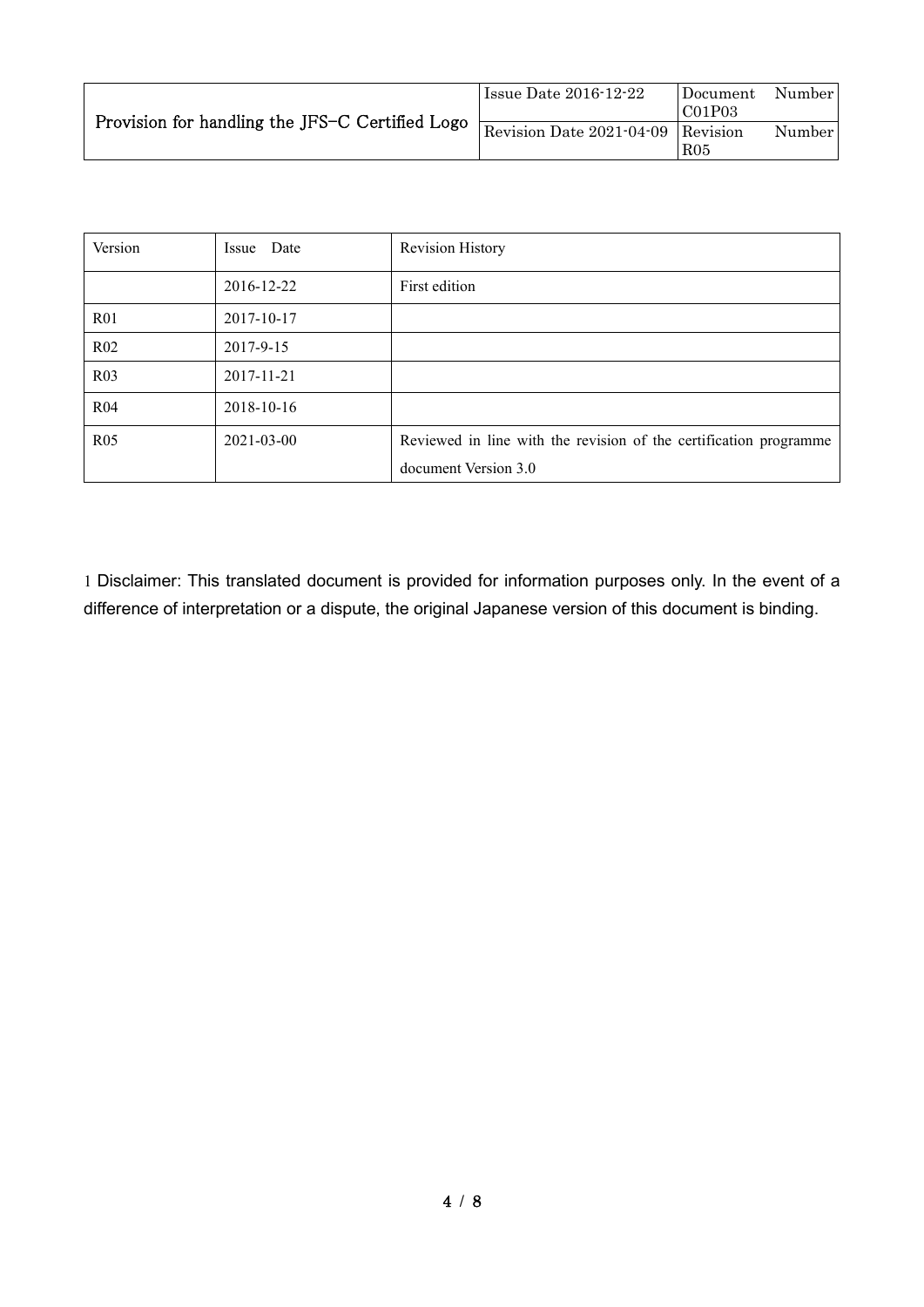# JFSM Logo Design Manual<sup>1</sup>



Japan Food Safety Management Association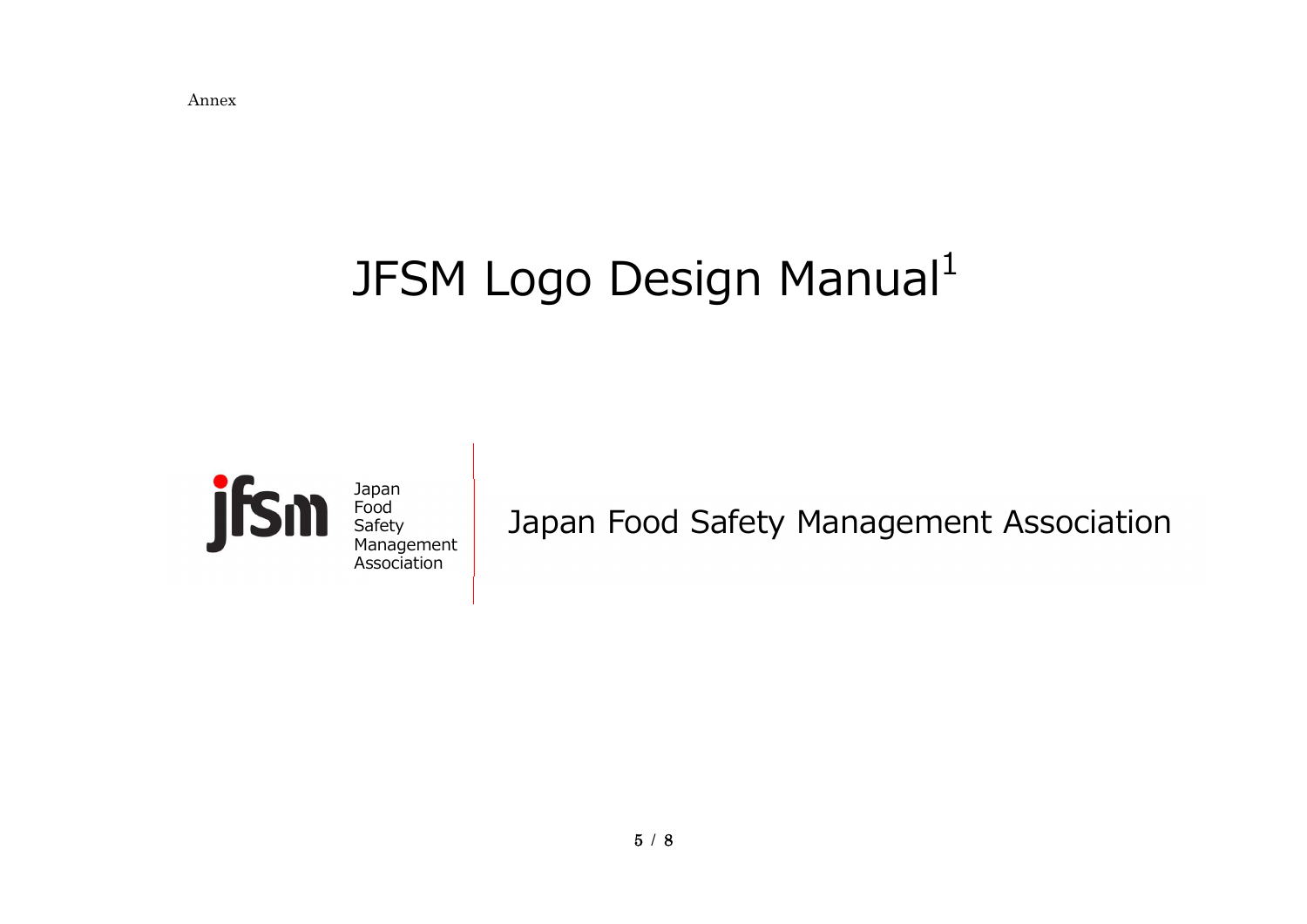# **General Foundation food logo design for safety Management Association Registration certificate logo design**

C Standard pattern-2



Process color: MI00+Y10  $RGB \cdot \bigcirc R230 + R18$ Features: **O**TOYO COLOR FINDER CF10101



Process color: BL100 RGB: R35+G24+B21 Features: TOYO COLOR FINDER **CF97C ink**

Process color : C70+M10 RGB: **C**R29+G173+B229 Features: TOYO COLOR FINDER CF10390 \* Adobe Illustrator on in the conversion value is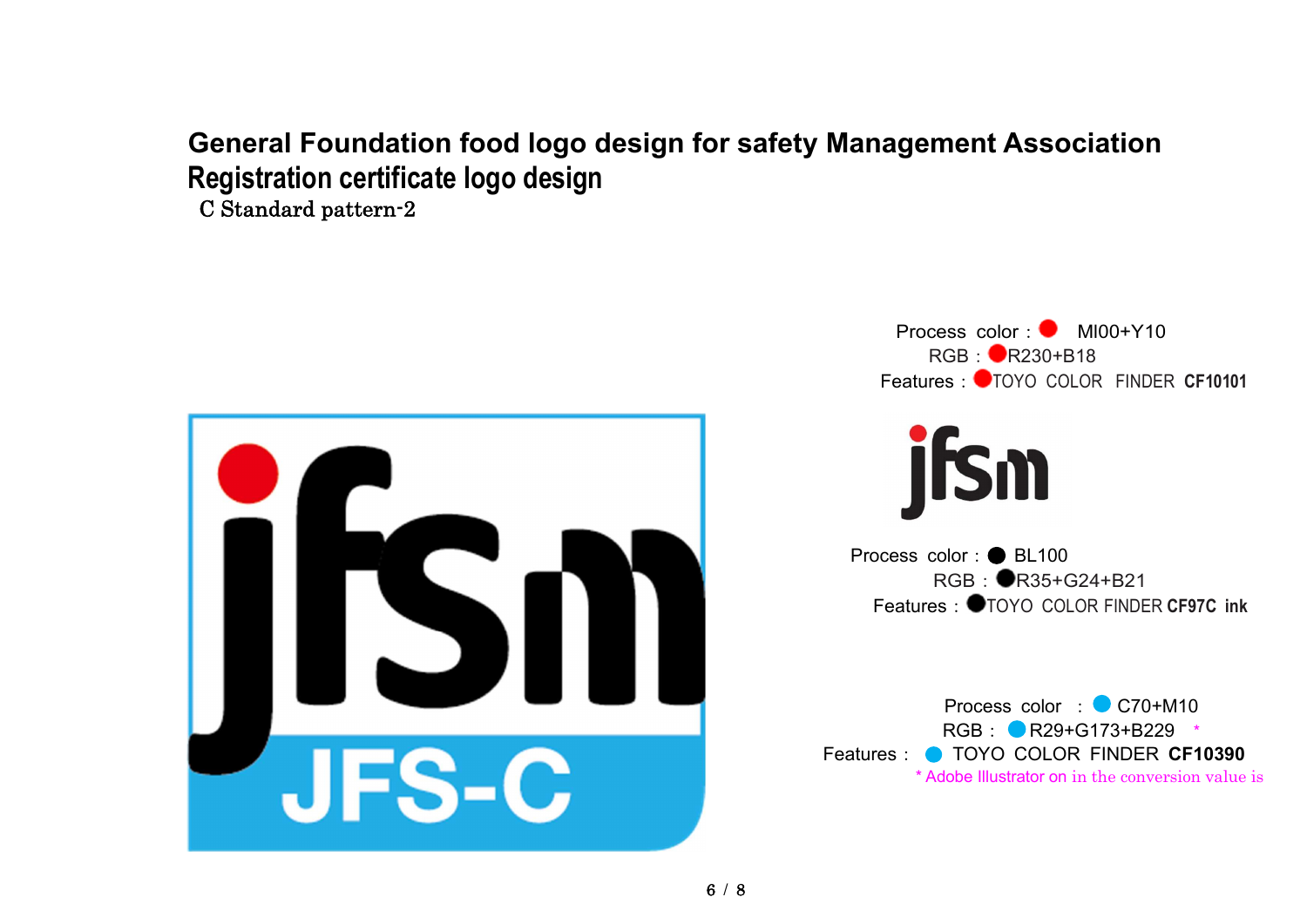# **General Foundation food logo design for safety Management Association Registration certificate logo design**

A Standard pattern-2



TOYO COLOR FINDER CF97C Ink 100%